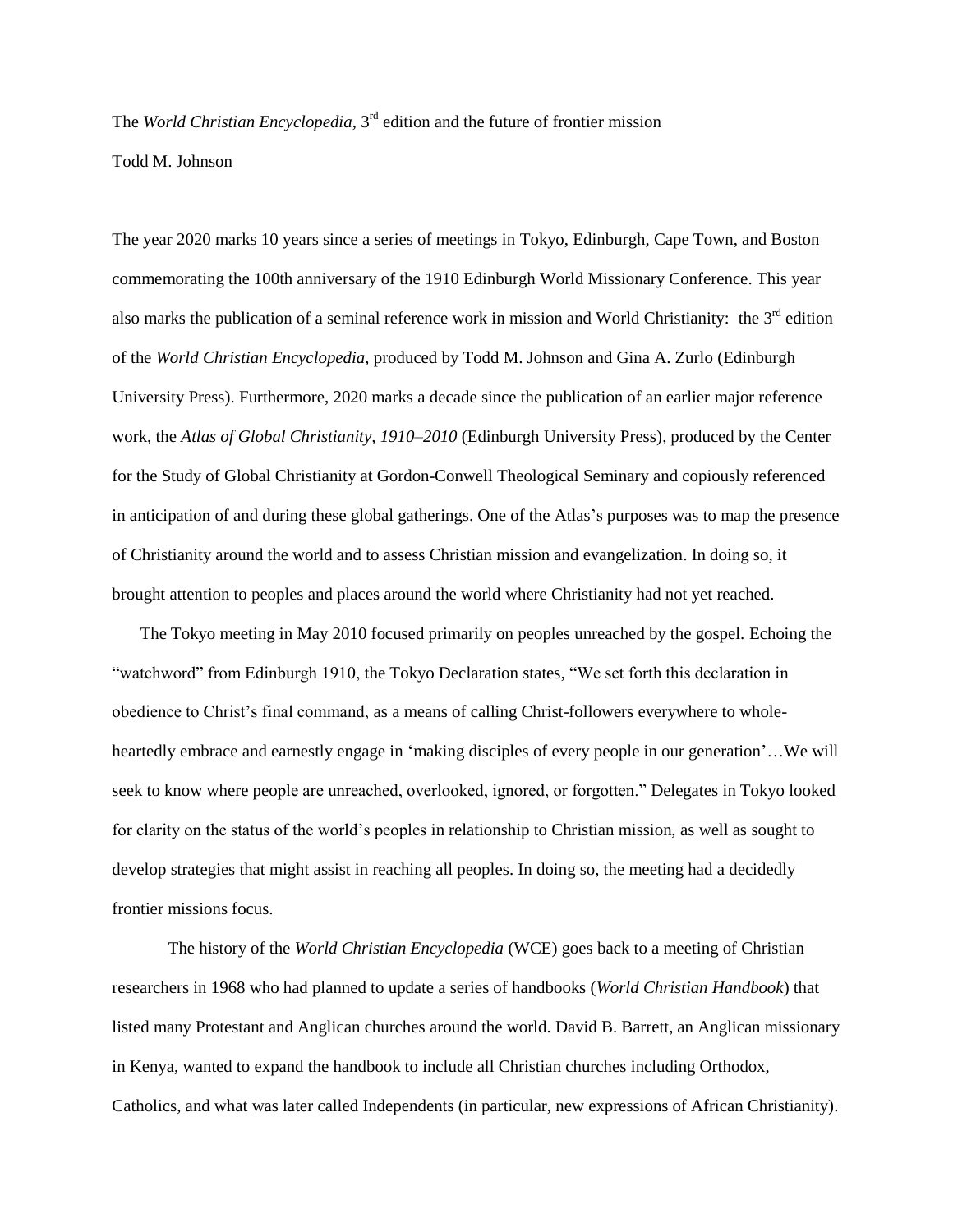Barrett, in collaboration with an ecumenical team around the world, produced the first edition of the *World Christian Encyclopedia* in 1982 after 14 years of arduous, detailed quantitative research. Barrett documented the existence of 22,000 Christian denominations and, for the first time, represented all Christian traditions in a single volume. The WCE was hailed as a "Miracle from Nairobi" in TIME magazine and he presented a copy to Pope John Paul II at the Vatican.

Until this time, Christians from various traditions largely considered other Christians as their "frontier" in mission, seemingly unaware of how to push the boundaries of mission beyond established Christianity. Frontier mission – defined as mission outside of Christianity mainly among Muslims, Hindus, Buddhists, and other non-Christians – was a significant focus for Barrett and other church-based researchers starting in the 1970s. The 2<sup>nd</sup> edition of the *World Christian Encyclopedia* was published in 2001 and added a comprehensive list of the world's peoples and languages with their status in relation to the presence of Christianity, various forms of evangelization, and Bible translation. This text presented another way of measuring frontier mission, by analyzing the quantity and quality of Christian resources among a people group. The fewer the resources, the further they were from the gospel message. This method has been continually updated and maintained in the online *World Christian Database* (Brill).

The 3rd edition of the *World Christian Encyclopedia* uncovered some notable findings that relate to frontier missions in 2020. Although 10 years is too short of a time period to highlight significant change, these findings offer some initial reflections since 2010. Many of these findings continue from where the *Atlas of Global Christianity* concluded.

The most important finding related to frontier missions is that **87% of all Muslims, Hindus, and Buddhists (3 billion people in total) do not personally know a Christian**. Within a country, or even within a city, adherents of different religions can be isolated from each other, in many ways, including geographically, ethnically, socially and economically. The WCE3's concept of "personal contact" measures the number of non-Christians who personally know a Christian by applying a formula to each ethnolinguistic people group. Values for each country, region, and continent produce a global total.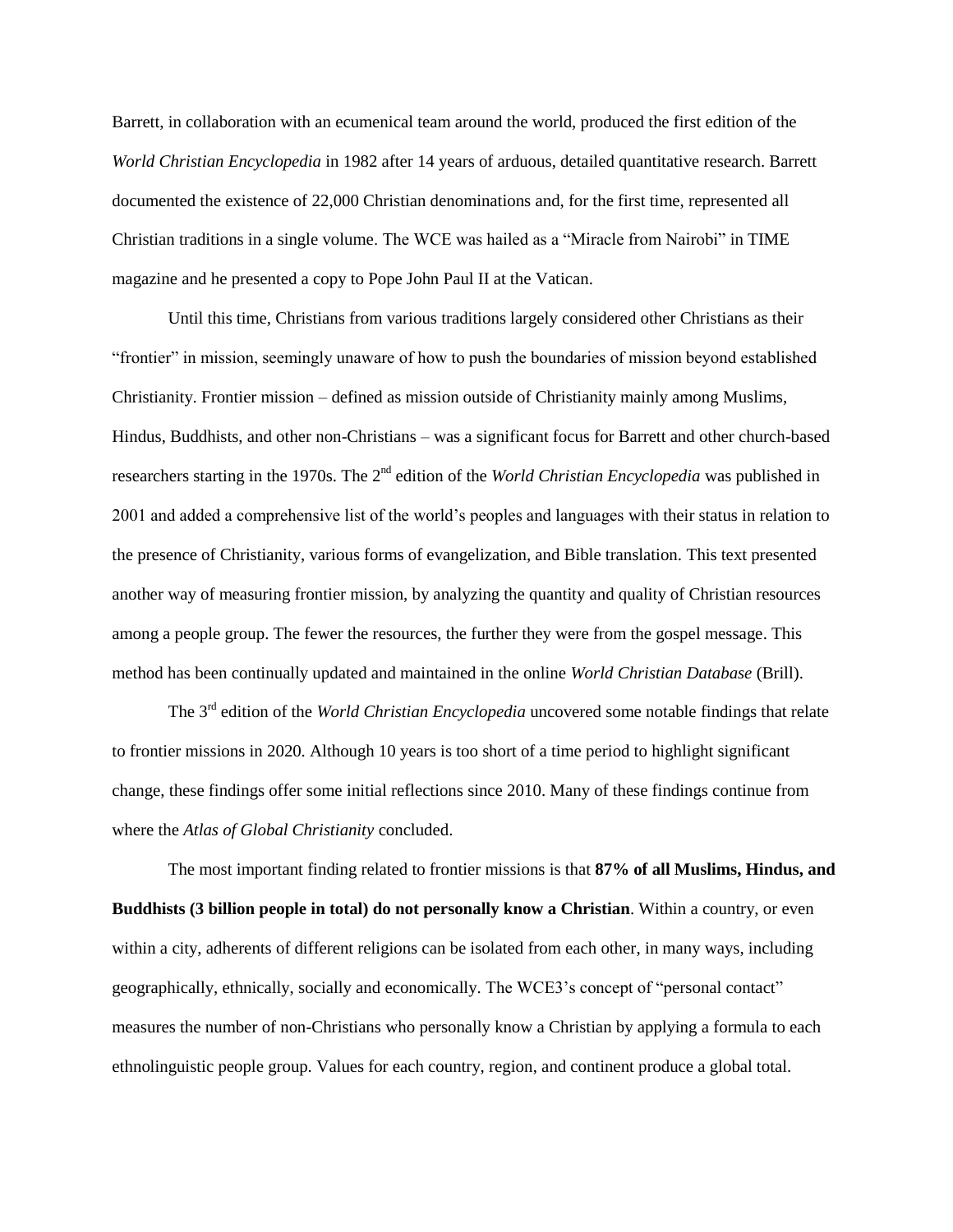Although this number is an estimate, it offers a preliminary assessment of a critical shortfall in Christian mission.

Another finding is that **in 2000, 30% of the world (1.84 billion people) had not been evangelized. In 2020, this has improved slightly to 28.2% or 2.2 billion.** Our projection for 2050 is 28.0% or 2.7 billion unevangelized. Evangelization is measured by assessing whether individuals have had an adequate opportunity to hear the Christian message and to respond to it, whether they respond positively or negatively. This is estimated by analyzing evangelistic ministries at work in countries and peoples. The most notable change in evangelization over the past 120 years is in Africa. In 1900 Middle Africa (14%) and Western Africa (14%) were the least evangelized regions of the world. Yet, in 2020, these same regions are 92.5% and 70.8% evangelized, representing significant progress. Asia is the least evangelized continent in 2020 at 60% evangelized. Our estimates show that the rate of evangelization has slowed to the point where it is barely keeping up with population growth.

Further findings relate to the overall growth of religious affiliation. **In 1970, 81% of the world's population belonged to a religion. In 2020 it is 89% and by 2050, the world will likely be 91% religious.** This trend is counterintuitive for Christians in the North, where it is perceived that religion is dying, but the world is indeed becoming more religious because religion is growing in China and India, the world's two largest countries. The issue here is that Christians in the Global North, where most of the resources are, experience secularization, and then improperly project their experience to the rest of the world. The problem for frontier missions is that Christians in the Global North generally are not adept at interacting with people of other religions, yet, with their resource base, they continue to drive the global frontier mission enterprise. One recent study in Singapore found that 9 out of 10 Singaporeans are comfortable living and working with people of different ethnicities or religions. In the Global North, similar polls show results closer to 1 in 10. But it is Christians in the Global North who write most of the books on how people in other religions can get along! Xenophobia is also much stronger in North America and Europe. It's clear that Christians in Asia, who are used to living in multi-religious contexts, should be leading the way in how to love and interact with people of other religions.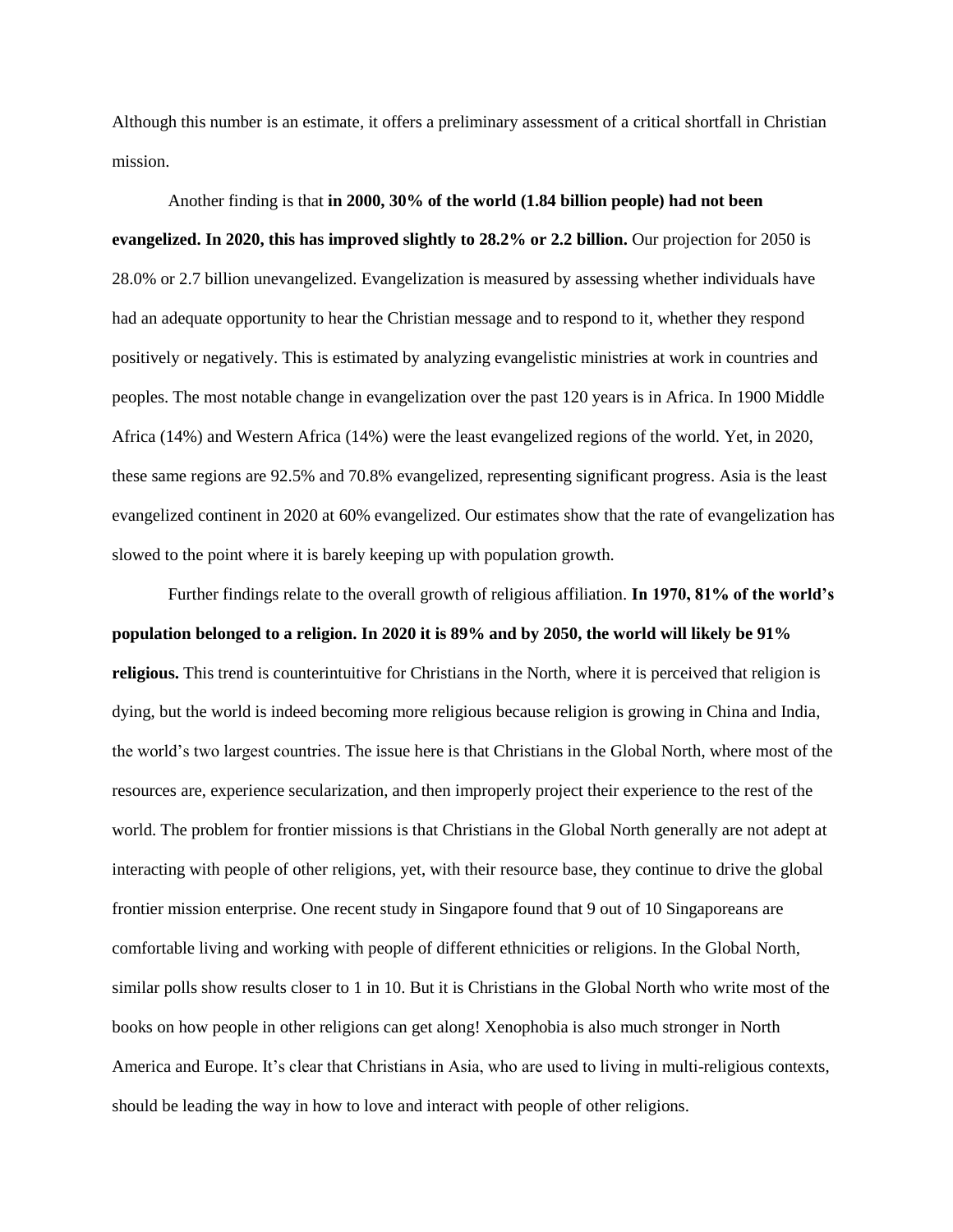At the center of this Christian interaction with people in other religions is the relationship between Christianity and Islam. **In 1800, 33% of the world was either Christian or Muslim. In 2020, it is 57% and by 2050 a likely 64% of the world will be Christian or Muslim.** Despite the prevalence of these two traditions, the relationship between the two is still predicated on the fact that Christians represent the "Western World" and Muslims the "Arab World." Neither of these are true. Christianity is a majority global South faith and the countries with the most Muslims are Indonesia, India, and Pakistan. The relationship between Christians and Muslims requires a fresh global approach to interfaith dialogue.

One important finding of the WCE is the continued shift of Christianity to the Global South. **In 1900, 18% of all Christians lived in the Global South. In 2020, 67% of Christians live in the global South.** Although in mission communities the shift is largely a well-known fact, it has not yet transformed frontier mission strategy. In recent years, the standard approach is for Western agencies to recruit non-Westerners for their work force. The movement of non-Westerners into the leadership of these agencies has been slow but is crucial to make the most impact in frontier mission. Nonetheless, Christians of the Global South are making and implementing their own plans for evangelization efforts, both within their countries and as cross-cultural missionaries.

The single greatest change in the shift to the global South has been the remarkable and rapid growth of Christianity in Africa. **From only 1.7% in 1900, by 2050, 39% of all Christians worldwide will live in Africa.** For Protestants this figure is even higher. **Today, 44% of all Protestants are Africans and by 2050 it will likely be 55%.** At the same time, Africans are underrepresented at nearly all global Christian events. A group of about 100 Protestant leaders from around the world gathered at a celebration of the  $500<sup>th</sup>$  anniversary of the Reformation in Wittenberg, Germany in 2017. Only six Africans were in attendance. A White participant stated in front of the crowd, "Africans are welcome at the table." One of the Africans responded, "In my country we have a proverb. 'It is good for you to invite me to the table, but it is better if you invite me in the kitchen.'" In frontier missions, Africans should be in the kitchen but they are normally invited to the table where the menu has already been determined by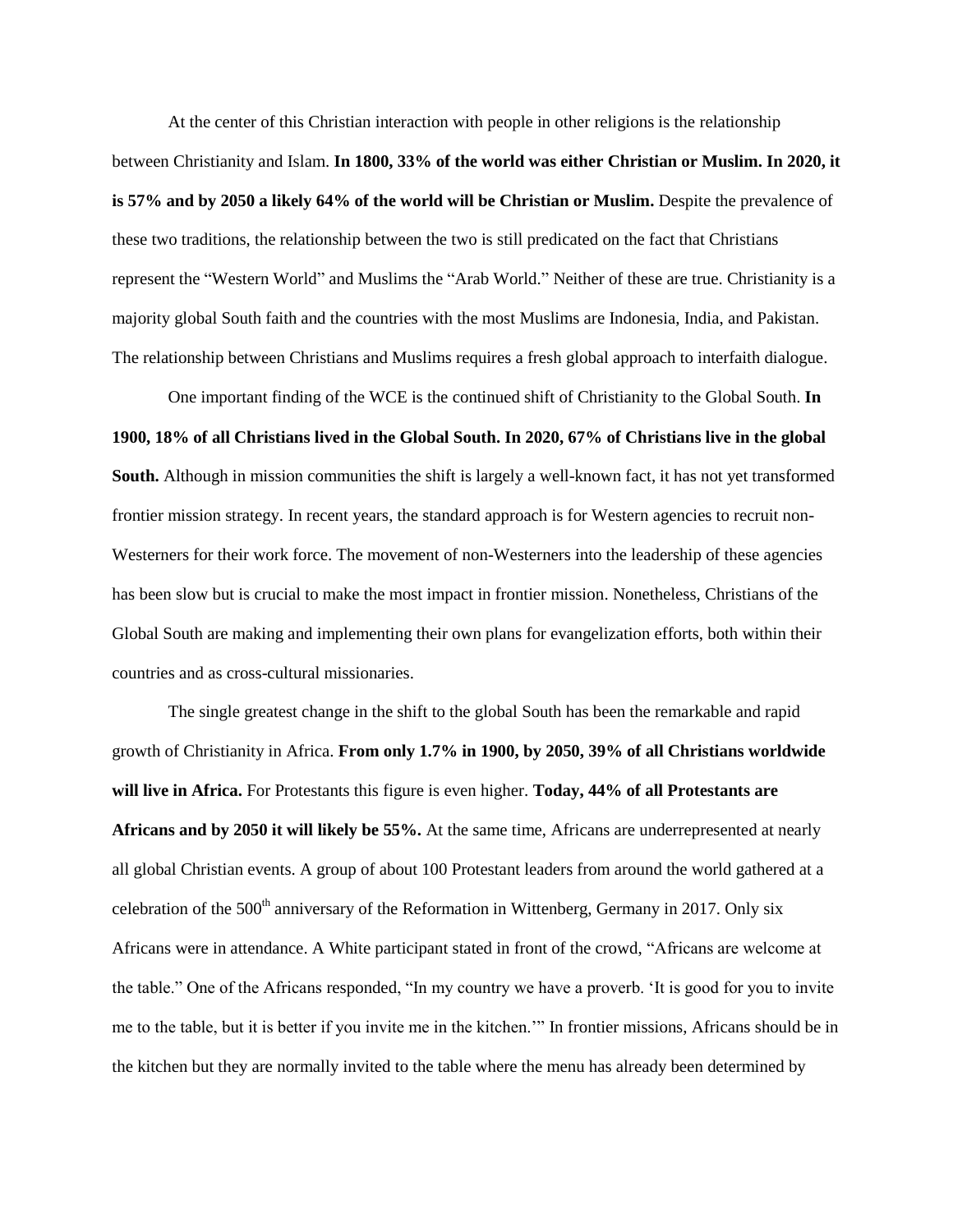Western Christians, who, due to their history and context, are the least adept at interacting with people in other religions, the core of the frontier missions task.

Fragmentation is another challenge for frontier mission, both by Christians from the global North and global South. **There are 45,000 Christian denominations and rites in the world.** Why so many denominations? Christians so often want to distinguish themselves from each other and choose to emphasize certain characteristics of their faith above others. The 16th-century Protestant Reformation was highly generative in the fragmentation of Christianity. Its emphasis on individual reading and interpretation of Scripture, combined with renewed religious freedom, resulted in the development of new Christian groups, each an attempt to capture a "purer" Christianity. As the Reformation expanded throughout Europe, the beginning of what is known today as denominationalism began. From the earliest days of Christianity, prophetic writers have called the church around the world to spiritual unit, yet our history is one of deep and frequent division. While there are important theological differences, many of our problems can be attributed to cultural and social differences. For frontier missions, disunity among Christians sows confusion. Which form of Christianity are new converts supposed to follow? Christians have the opportunity to come together in unity while maintaining distinctives, partly for their own sakes, and partly for the sakes of others and for the sake of witness to Christ around the world.

**Pentecostal/Charismatic Christians, less than 1 million in 1900, will likely be 1 billion by** 

**2050.** Pentecostalism has been primarily as a renewal movement within Christianity, but it is increasingly a missionary movement beyond Christianity's boundaries. The Pentecostal movement brings two primary strengths to the frontier mission task. First, it has a strong emphasis on the work of the Spirit, generally closer to the worldviews of Muslims, Hindus, and Buddhists and others living in the global South that do not have such a strong spiritual/physical divide as we do in the West. Second, Pentecostalism has generally great success in integrating evangelism and social action, which has proven critical for outreach in frontier missions. However, relations between Evangelicals and Pentecostals have not been particularly positive, given different emphases and practices in each of the movements.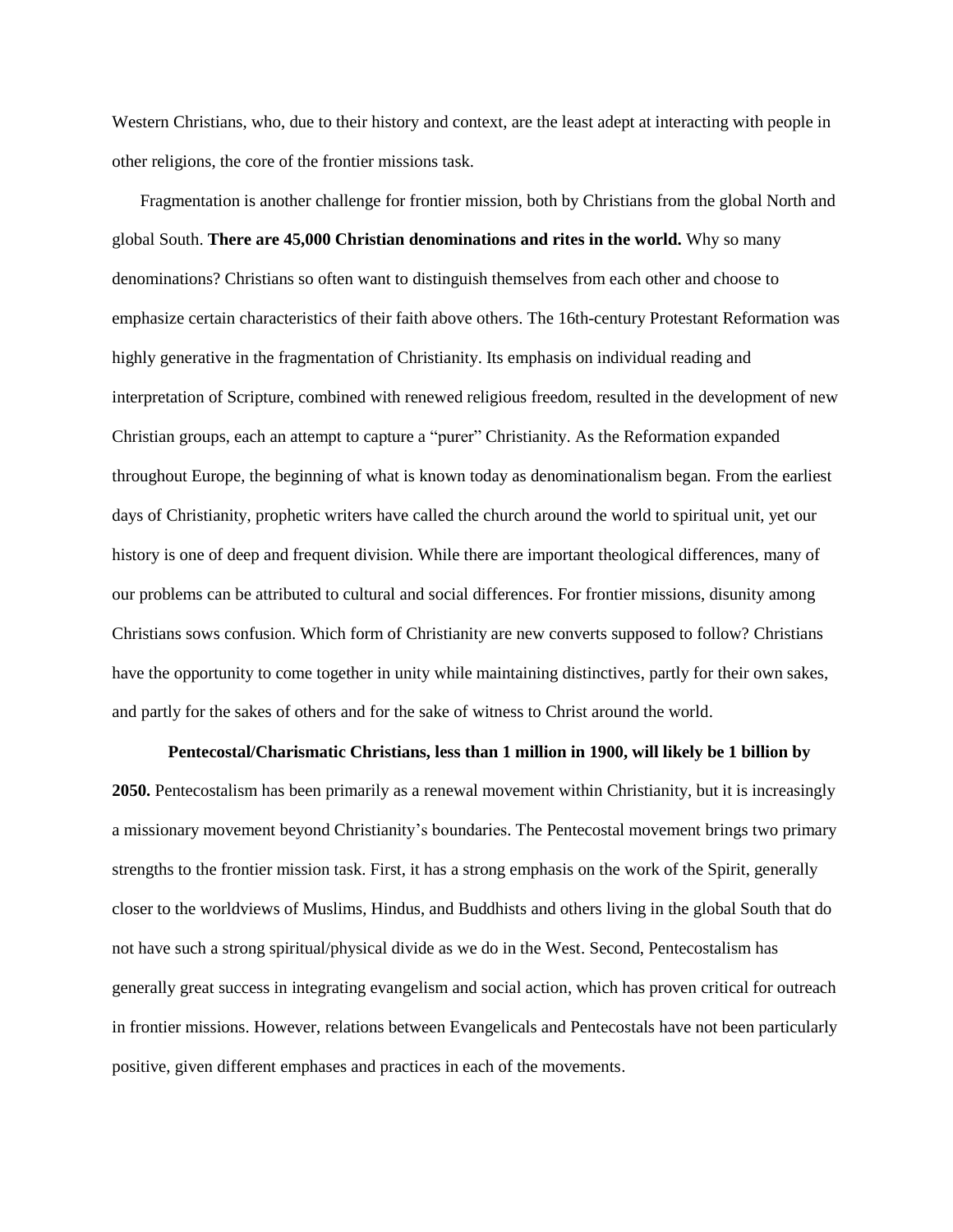One of the most sobering findings of the *World Christian Encyclopedia* is that **Christians were 13% of the Middle East's population in 1900, but today are only 4%.** Christians around the world, and particularly those in the Global North, generally do not champion their cause. In fact, Western dependence on oil exacerbates the exodus of Christians from the region because foreign policy consistently puts economic considerations ahead of human rights. Every minority in the Middle East suffers when this is the case, including Yezidis, Jews, minority-rite Muslims, and, of course, Christians. One difficult tension is between Protestants who often ignore the plight of historic Orthodox and Catholic communities in their pursuit of new church planting ventures. Frontier missions should not be built on unethical and unjust foundations, nor should frontier mission be aimed at Christian communities that have existed for centuries before Evangelical Protestantism.

The third edition of the WCE is different in the first two editions in its efforts to highlight pressing social issues of today's world, ranging from conflict and violence, persecution, Christians in politics, theological education, medical ministries, etc. All of these have significant impacts on pioneer mission, which often occurs in places with low rankings on socio-economic-development measures. While awareness is increasing of the growth of Christianity in, for example, sub-Saharan Africa, many overlook the critical realities that Christians face there – they are simply more vulnerable and less healthy than Christians in the West. One question posed by the findings of the WCE in relationship to frontier mission is the contributions of women. Women play a tremendous role in churches around the world, ranging from ordained pastoral leadership to healthcare and education. While no hard data exist, it is widely believed that most foreign missionaries in the world today (425,000 total) are women. Frontier mission strategy should think clearly about the unique contributions and gifts of women and encourage them to rise up into leadership positions.

Each of these findings will have a continuing impact on the frontier mission enterprise in the years ahead. The good news is that Christianity is growing beyond its base in the Western world where xenophobia is strong and Christians report negative feelings about people of other religions. The shift to the Global South is the future of frontier mission but bad habits from the West have already infected some